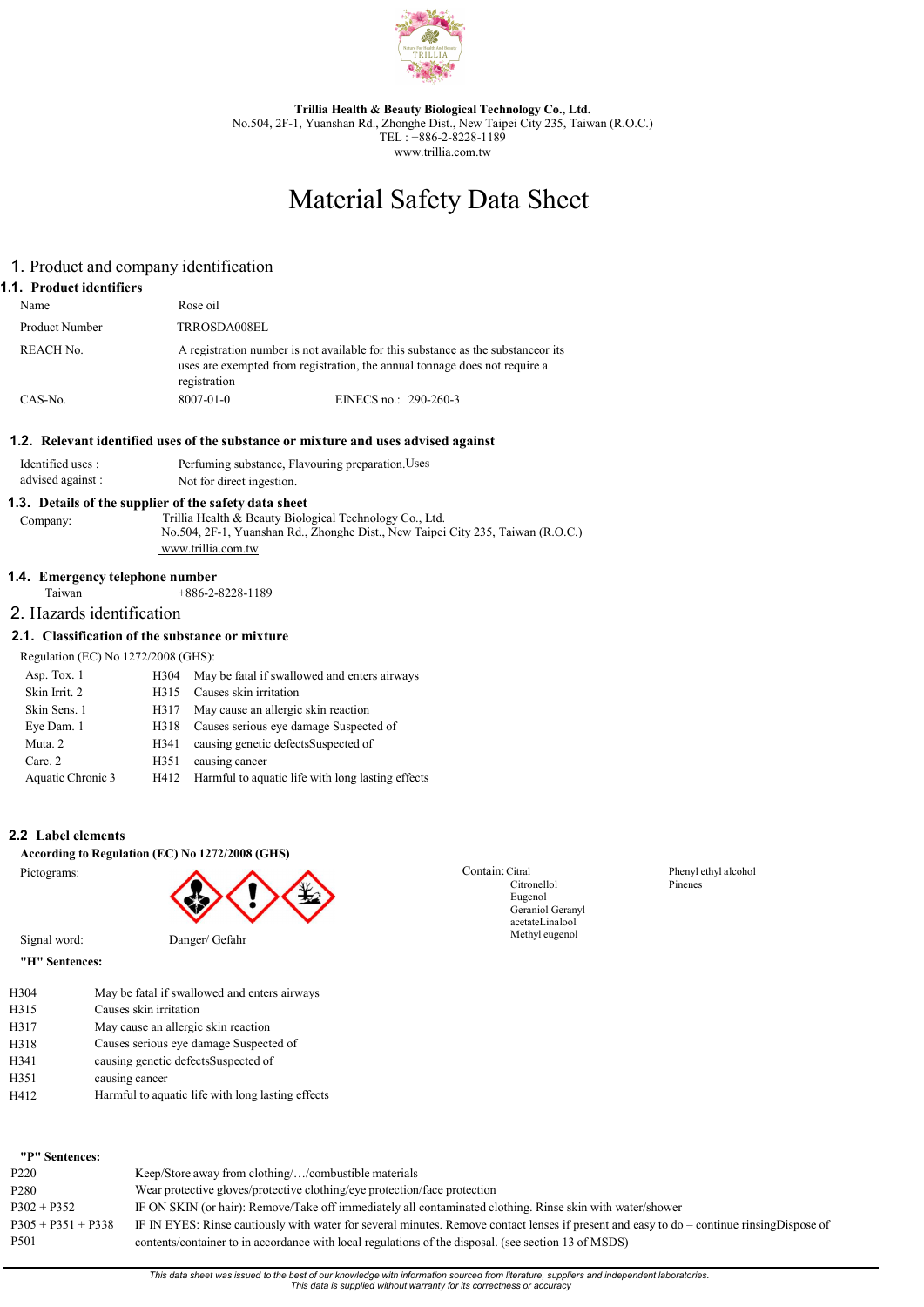

No.504, 2F-1, Yuanshan Rd., Zhonghe Dist., New Taipei City 235, Taiwan (R.O.C.)

TEL : +886-2-8228-1189 www.trillia.com.tw

# 3. Composition/ information on ingredients

## 3.1. Substances

| Declarable components | <b>Extract typ</b> | Conc. [%] | EEC Number CAS Number |                 | <b>Classification 1272/2008</b>               |
|-----------------------|--------------------|-----------|-----------------------|-----------------|-----------------------------------------------|
| Rosa damascena        | Essential oil      | 100       | $290 - 260 - 3$       | $8007 - 01 - 0$ | (SCI 2, SS 1, EDI 1, CAR 2, MUT 2, EH A2, C3) |

## 3.2. Mixtures

| EC No           | Component       | <b>Classification 1272/2008</b>               | $\frac{9}{6}$ |
|-----------------|-----------------|-----------------------------------------------|---------------|
| $203 - 375 - 0$ | Citronellol     | Skin Irrit. 2; Skin Sens. 1                   | 24.6          |
| $203 - 377 - 1$ | Geraniol        | Skin Irrit. 2; Eye Dam. 1; Skin Sens. 1       | 10.3          |
| 203-341-5       | Geranyl acetate | Aquatic Chronic 2                             | 1.1           |
| $201 - 134 - 4$ | Linalool        | Eye Irrit. 2, Skin Irrit. 2                   | 0.5           |
| $202 - 223 - 0$ | Methyl eugenol  | Acute Tox. 4 (oral, 810); Carc. 2, Muta. 2    | 0.4           |
| 200-456-2       | Pinenes         | Skin Sens. 1; Asp. Tox. 1; Aquatic. Chronic 1 | 1.5           |

Data issued from the GC analysis

## 4. First aid measures

#### 4.1. Description of first aid measures

| <b>General advice:</b> | Show this safety data sheet to medical personnel                                                                                                                                                                                                            |
|------------------------|-------------------------------------------------------------------------------------------------------------------------------------------------------------------------------------------------------------------------------------------------------------|
| Inhalation:            | In the event of excessive inhalation, remove affected individual to fresh air and keep at rest. Obtain immediate medical advice                                                                                                                             |
| Skin contact:          | In the event of accidental contact with skin, remove any contaminated clothing or shoes. Wash affected areas with large amounts of water<br>(or soap and water). If irritation persists, or any tissue damage is apparent, obtain immediate medical advice. |
|                        | Remove any contact lenses, irrigate affected eyes with water or saline solution for at least ten minutes. Obtain immediate medical advice.                                                                                                                  |
| Eve contact:           | In case of accidental ingestion, do not induce vomiting, obtain immediate medical advice.                                                                                                                                                                   |

Ingestion:

#### 4.2. Most important symptoms and effects, both acute and delayed

The most important known symptoms and effects are described in the labelling (see section 2.2) and/or in section 11

## 4.3. Indication of any immediate medical attention and special treatment needed

No data available

## 5. Fire-fighting measures

#### 5.1. Extinguishing media

| Suitable:   | $CO_2$ ; foam or dry powder |
|-------------|-----------------------------|
| Unsuitable: | Water                       |

## 5.2. Special hazards arising from the substance or mixture

Sealed containers may build up pressure and release combustible materials to the fire. Cool containers with water if exposed to fire. Hazardous decomposition products: burning may generate CO, CO2 and other unidentified hazardous organic compounds. Avoid inhaling fumes evolved in a fire.

### 5.3. Advice for firefighters

Use normal fire-fighting equipment. Wear self-contained breathing apparatus for firefighting if necessary

6. Accidental release measures

## 6.1. Personal precautions, protective equipment and emergency procedures

Use personal protective equipment. Provide adequate ventilation.

# 6.2. Environmental precautions

Avoid release into water course and subsoil.

# 6.3. Methods and material for containment and cleaning up

Contain liquid spillage with inert powder, granulate absorbent or earth/sand and remove to a disposal container. Wash the contaminated area with detergent and water, and place in a disposal container.

# 6.4. Reference to other sections

For disposal see section 13.

Page 2/5 Version 01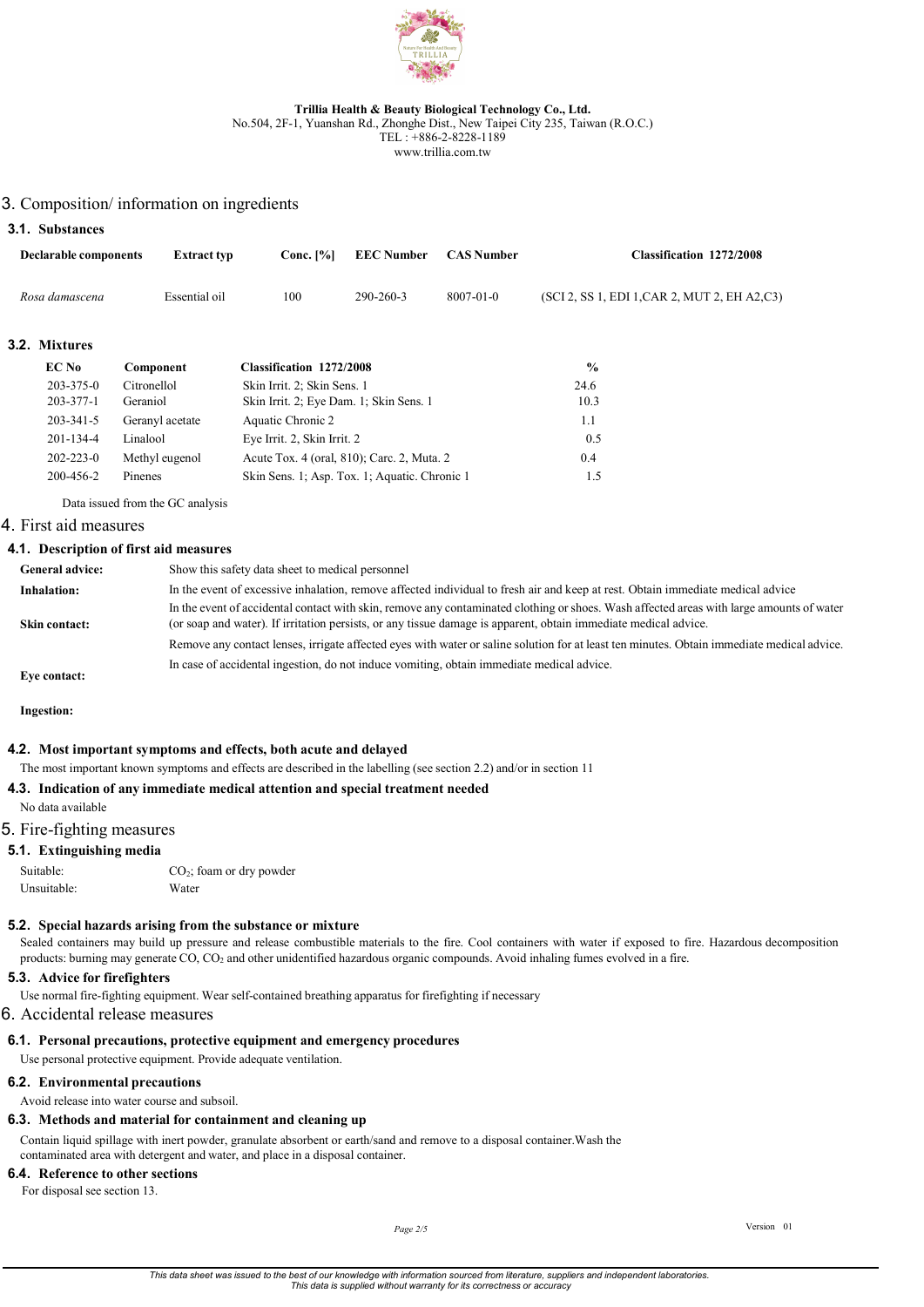

No.504, 2F-1, Yuanshan Rd., Zhonghe Dist., New Taipei City 235, Taiwan (R.O.C.)

TEL : +886-2-8228-1189 www.trillia.com.tw

# 7. Handling and storage

#### 7.1. Precautions for safe handling

Treat containers with respect to avoid damage. Use personal protective equipment. Allow adequate ventialtion in use. Avoid contact with skin, eyes and clothing. Avoid inhalation of mists and vapours. Do not ingest undiluted material. Observe good manufactuing pratice.

### 7.2. Conditions for safe storage, including any incompatibilities

Store in full, sealed containers in a cool, dry, dark place. Avoid extremes of temperature. Do not freeze. Store separately from oxidising agents.

#### 7.3. Specific end use(s)

Apart from the uses mentioned in section 1.2 no other specific uses are stipulated

### 8. Exposure controls/personal protection

## 8.1. Control parameters

| Occupational<br>exposure limit: | NA                                  |                                                                                        |
|---------------------------------|-------------------------------------|----------------------------------------------------------------------------------------|
| <b>Exposure controls:</b>       | exhaust ventilation is recommended. | Minimise release of product to workplace atmosphere. Local                             |
| <b>8.2.</b> Exposure controls   |                                     |                                                                                        |
| <b>Personal protective</b>      |                                     | Wear respiratory protection equipment if exposure to mists and vapours is likely. Hand |
| equipment:                      | protection:                         | Chemical resistant gloves                                                              |
|                                 | Eye protection:                     | Safety glasses or goggles.                                                             |
|                                 | Skin protection:                    | Suitable protective clothing.                                                          |

### 9. Physical and chemical properties

# 9.1 Information on basic physical and chemical properties

| 7.1   нног шайон он разке рнузкаг ана сиснисаг ргорсгисэ |                                                                                                  |          |                    |
|----------------------------------------------------------|--------------------------------------------------------------------------------------------------|----------|--------------------|
| Odor and appearance:                                     | Floral; liquid at $25^{\circ}$ C (fluid, transparent liquid above congealing point, pale yellow) |          |                    |
| <b>Specific Gravity:</b>                                 | <b>NA</b>                                                                                        |          |                    |
| <b>Refractive Index:</b>                                 | <b>NA</b>                                                                                        |          |                    |
| <b>Melting Point:</b>                                    | ٠                                                                                                |          |                    |
| <b>Flash Point:</b>                                      | >62 °C                                                                                           |          |                    |
| Solubility:                                              | Water: No                                                                                        | Oil: Yes | Ethanol: Partially |
| 9.2. Other information                                   |                                                                                                  |          |                    |
|                                                          | No data available                                                                                |          |                    |
| 10. Stability and reactivity                             |                                                                                                  |          |                    |

### 10.1. Reactivity

No data available

#### 10.2. Chemical stability

Stable under recommended storage conditions.

#### 10.3. Possibility of hazardous reactions

No data available

#### 10.4. Conditions to avoid

Direct source of heat (over 35°C) Oxidising agents/strong acids

### 10.6. Hazardous decomposition products

No specific data available None if stored and handled normally. Toxic fumes may be evolved on thermal decomposition.

## 11. Toxicological information

This specific product has not been tested for toxicological effects.

#### 11.1. Information on toxicological effects

Acute toxicity: Oral

oral-rat LD50 2975 mg/kg; BEHAVIORAL: COMA SENSE ORGANS AND SPECIAL SENSES: PTOSIS: EYE LUNGS, THORAX, OR RESPIRATION: CYANOSIS; MBI, Mediko Biologicheskaya Informatsiya. Medical-Biological Information. Vol. (3), Pg. 8, 1988.

## Acute toxicity: Dermal

skin-rabbit LD50 2500 mg/kg, Food and Cosmetics Toxicology. Vol. 12, Pg. 979, 1974.

#### Acute toxicity: Inhalation

Data lacking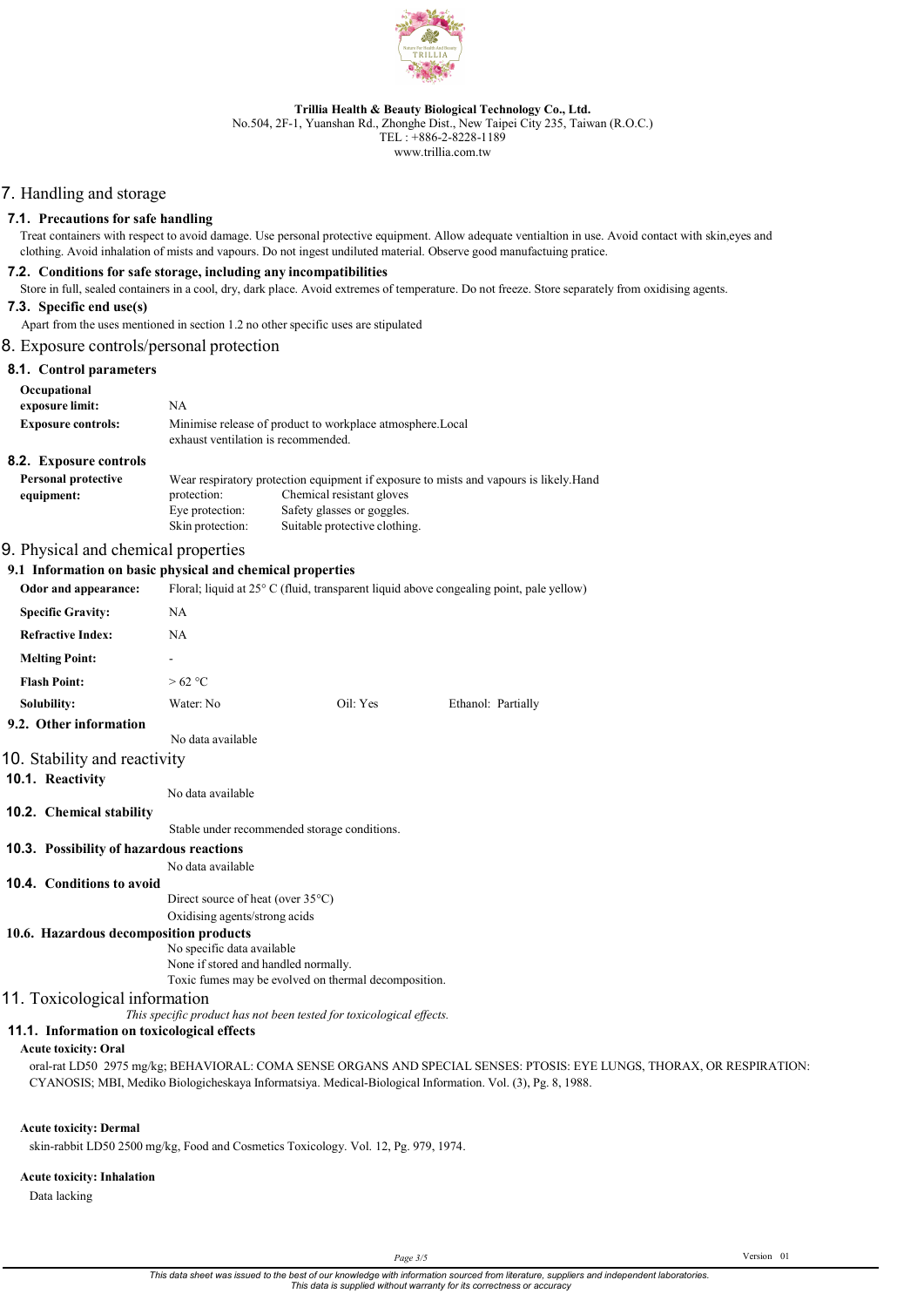

No.504, 2F-1, Yuanshan Rd., Zhonghe Dist., New Taipei City 235, Taiwan (R.O.C.) TEL : +886-2-8228-1189 www.trillia.com.tw

| Skin corrosion/irritation:                            | No data available                                                   |
|-------------------------------------------------------|---------------------------------------------------------------------|
| Serious eye damage/eye<br>irritation:                 | No data available                                                   |
| Respiratory or skin<br>sensitisation:                 | No data available                                                   |
| Germ cell mutagenicity:                               | No data available                                                   |
| Carcinogenicity:                                      | To be analysed                                                      |
| <b>Reproductive toxicity:</b>                         | No data available                                                   |
| Specific target organ toxicity<br>- single exposure:  | No data available                                                   |
| Specific target organ toxicity<br>- repeated exposure | No data available                                                   |
| <b>Aspiration hazard</b>                              | No data available                                                   |
| <b>Additional Information</b>                         | see Notified classification and labelling according to CLP criteria |

# 12. Ecological information

General Prevent contamination of air, soil, ground- and surface water.

## 12.1. Toxicity

## 12.2. Persistence and degradability

### 12.3. Bioaccumulative potential

## 12.4. Mobility in soil

## 12.5. Other adverse effects

## 13. Disposal conditions

#### 13.1. Waste treatment methods

General Contaminated packaging can be washed and recycled. This product should not be disposed of in to drainage/sewerage systems or directly into the soil or aquatic environment. Disposal must be in accordance with the local/national legislations.

Disposal code VeVA (recommended) For essential oils: 20.01.26

Page  $4/5$  Version 01